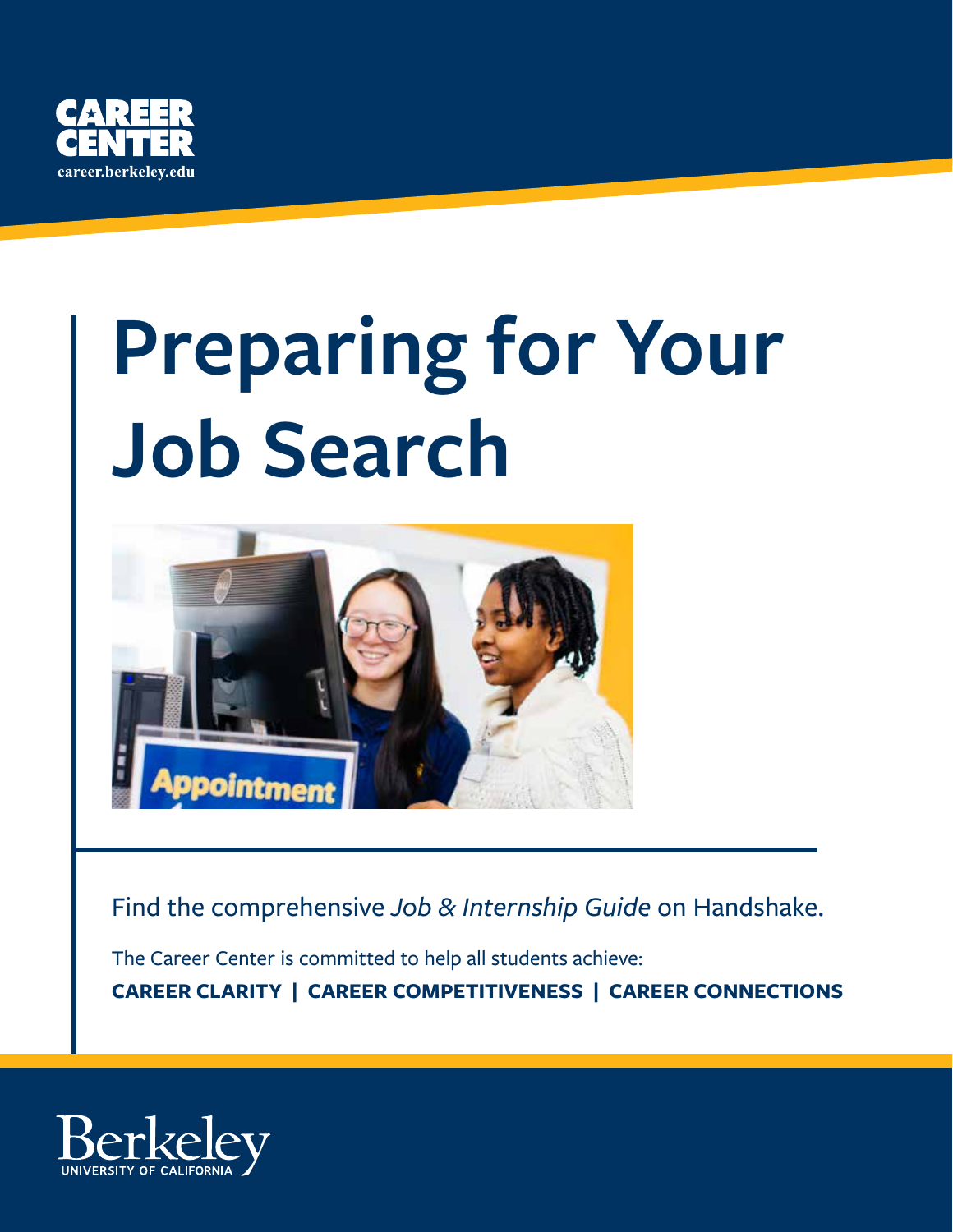# **Preparing for Your Search**

**Job & Internship Guide**

can be tempting to jump into the job hunt feet first, but stop and think... "What am I actually looking for **I** here?" The most effective job/internship search starts with thoughtful preparation about the types of work/industries/ positions you actually want to apply for.

# **Step 1: Research Your Interests, Strengths & Values (Who are you?)**

- Explore the Career Center's self-awareness building resources; search "Know Yourself" on the Career Center website.
- Make an appointment to see a Career Counselor at the Career Center.

# **Step 2: Research Your Options**

- Explore online resources; search "Research Your Options" on the Career Center website.
- Attend Career Exploration and Career Connection events at the Career Center.
- Check the Handshake calendar for a list of upcoming events.
- Use the Linkedin Alumni Tool to explore the career journeys and current positions of Cal alumni who graduated with your major OR are working in fields of interest.
- Plan and execute informational interviews for career exploration with professionals working in an industry you would like to know more about!
- Explore the "Connecting Majors to Careers" page on the Career Center website to get ideas of common career paths students and alums with your major have pursued.



# **INFORMATIONAL INTERVIEWS FOR CAREER EXPLORATION**

One of the BEST ways to learn more about a job or industry is to talk to someone who is currently working in that industry or job.

[Informational Interview - noun: Informal conversation with someone working in an area of interest to you who is willing to give you information about a job, career field, industry, or work setting. It is not a job interview, and the objective is not to find job openings.]

If you are interested in doing an informational interview for the purpose of networking/job searching, see the Networking section (p. 9).

# **1. Identify People to Interview. Here's How:**

- People you already know, even if they aren't in fields of interest to you, can lead you to people who are. This includes family, friends, peers, GSIs, professors, former employers/coworkers, etc.
- Search LinkedIn for professionals including alumni in a specific role, or in a specific industry you'd like to know more about.
- Use the @Cal Career Network to identify Cal alumni who will talk to you about their careers.
- Attend networking events and seminars to identify possible contacts.

# **2. Initiate Contact**

- Contact the person by email, phone, or letter.
- Mention how you got their name (e.g., let them know if a mutual acquaintance referred you, Cal alumni network, Linkedin, etc).
- Emphasize you are looking for information, not a job, and that are flexible with scheduling and time.